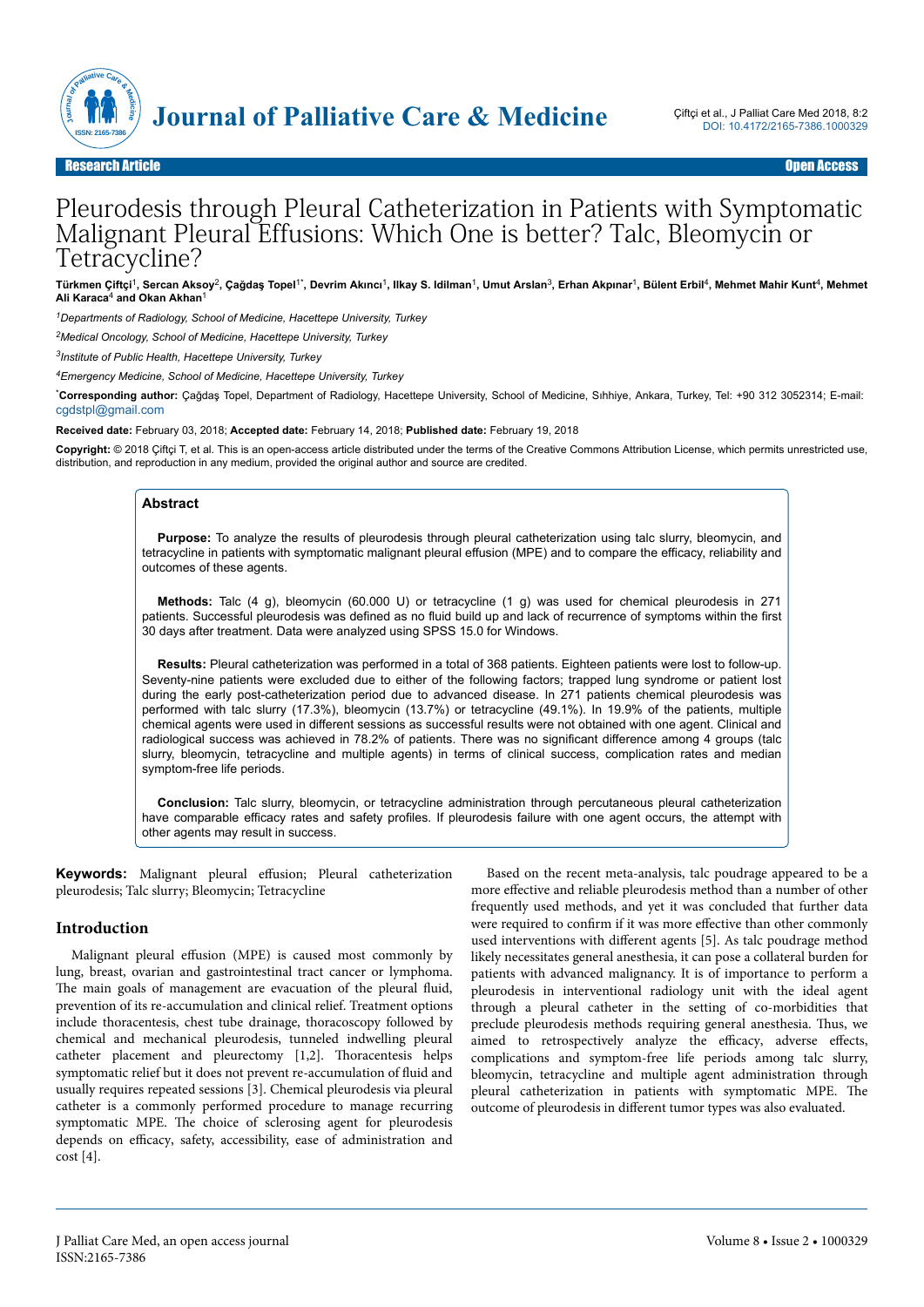# **Materials and Methods**

# **Patients and study design**

Between January 2003 and January 2010, all symptomatic patients with MPE who were referred to the department of Interventional Radiology for pleurodesis and were followed up at least for 1 month were included in this retrospective study. Their clinical information was collected from our hospital database. This study was approved by the Institutional Review Board (B.30.2.HAC.0.70.00.01/431.10-1270).

### **Pleural Catheterization**

All procedures were performed in interventional radiology unit under local anesthesia with or without intravenous sedation. Any coagulopathy was appropriately corrected before the procedure. All catheters were placed by an interventional radiologist using the Seldinger technique (Figure 1).



Figure 1: 54 years old female patient with gastric cancer. (a) Preprocedural US image of pleural effusion. (b) Puncture with 18 Gauge Seldinger needle under US guidance. (c) Introducing the guide-wire into the effusion under US guidance. (d) Fluoroscopic confirmation of the guidewire position in the pleural space.  $(e)$ Locking pigtail catheter insertion over the guidewire under fluoroscopy guidance. (f) Expanded lung following effusion drainage.

Puncture of the pleural cavity was performed with an 18 G Chiba needle under ultrasonography (US) guidance. Entry site was chosen as medial to the posterior axillary line, just above the possible lowest rib. The puncture was angled toward the posterior part of pleural space. Following coiling of 0.035-inch stiff guide wire (Amplatz Super Stiff, Boston Scientific, USA) into the pleural cavity, the access site was crossed with fascial dilators and the 10-16 F pigtail drainage catheter (Skater, Angiotech, Denmark or Flexima APDL Boston Scientific, USA) was positioned under US with or without fluoroscopy guidance. At the time of placement, up to 1 L of fluid was initially evacuated, depending on patient comfort and symptoms; the catheter was then connected to an underwater seal drainage system. Catheter position and lung expansion were controlled by chest radiograph 24-48 hours after the procedure. All patients were hospitalized for the duration of the procedure, and catheter output was recorded daily. Patients were brought to interventional radiology suite for US examination and

catheter repositioning or exchange if there was a catheter-related complication. If chest radiography or US showed evidence of any septa, 150,000-250,000 U of streptokinase or 1-5 U of t-PA in 30-50 mL of normal saline was injected through the catheter; the catheter was then clamped for 4 hours and it was unclamped at the end of 4 hours. If tube output did not increase and the fluid remained loculated, an additional dose of the fibrinolytic agent was injected on each subsequent day until the tube output improved [6-8].

#### **Chemical pleurodesis**

Chemical pleurodesis was performed when;

1. No pleural effusion on posteroanterior (PA) chest radiograph, US and fluoroscopy was detected,

- 2. Adequate lung expansion was obtained, and
- 3. Drainage amount was less than 100 mL/day [7-9].

Pleurodesis was performed in the radiology department, by the interventional radiologist. Vital signs and pulse oximetry were monitored during the procedure. Talc (4 g), bleomycin (60.000 U) or tetracycline (1 g) was used for chemical pleurodesis. Bleomycin and tetracycline solutions were prepared in 50 mL of 0.9% saline solution, whereas sterile talc was prepared in 50 mL saline solution containing 1% lidocaine. Нe sclerosant was administered slowly through the catheter by the interventional radiologist. Нe catheter was clamped for 4 hours after instillation of selected chemical agent and the patient was asked to change position in order to establish a uniform distribution of the solution in the hemithorax. Нe catheter was then opened and reconnected to underwater seal drainage system. When daily drainage was less than 100 mL and no evidence of complication was detected, catheter was removed [7-9].

# **Assessment of response, and statistical analysis**

To assess the response to sclerotherapy, we compared the 30-day postsclerotherapy chest radiographs with the presclerotherapy baseline chest radiographs (Figures 2 and 3). Successful pleurodesis was defined as no recurrence of effusion within first 30 days after treatment on clinical and radiological follow-up. Нe procedure was also considered successful in symptom-free patients with small residual effusion not requiring new thoracentesis [7-10]. Complications were classified as major or minor according to the Society of Interventional Radiology guidelines [11].



Figure 2: P-A Chest X-ray images of the patient with lung cancer. (a) Before pleurodesis, (b) after successful pleurodesis.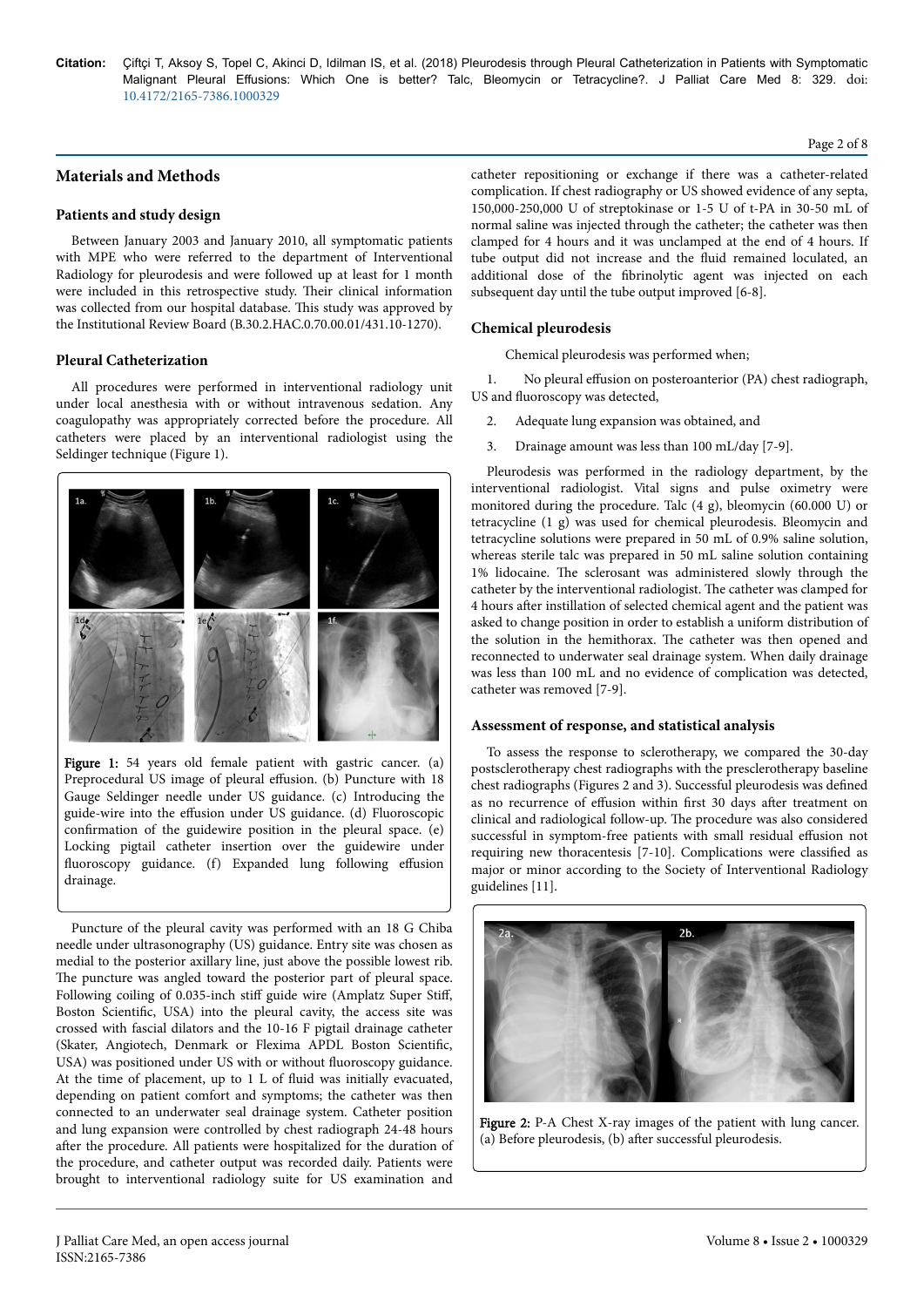#### Page 3 of 8



Figure 3: P-A Chest X-ray images of the patient with breast cancer. (a) Before pleurodesis, (b) After successful pleurodesis.

Data were analyzed using SPSS 15.0 for Windows (SPSS Inc., Chicago, IL). Kruskal–Wallis test was used to compare more than two independent groups and Mann–Whitney U test was used to compare two independent groups for non-normally distributed variables. Percentages were compared by Pearson's chi-square test or Likelihood ratio chi-square test, depending on the frequencies. Descriptive statistics are reported as frequency and percent for qualitative variables and as mean and standard deviation or median and range (min-max) for quantitative variables. A p-value of  $< 0.05$  was accepted as significance.

# **Results**

Pleural catheterization was performed in a total of 368 patients. Eighteen of them were excluded as their post-procedural follow-up information was not available. All patients were symptomatic, with either increasing dyspnea or chest discomfort, and all had an increasing effusion on chest radiographs. Before the procedure, diagnosis of MPE was confirmed by cytologically in 78% of the patients whereas it was confirmed clinically or radiologically in 22%. Pleural effusion was unilateral in 305 (87.1%), and bilateral in 45  $(12.9\%)$  of the patients. In patients with bilateral effusions, the larger effusion was targeted for treatment. All patients were treated as inpatient. Informed consent for the procedure was obtained. Нe technical success rate of pleural catheterization was 100%. Locking pigtail catheters such as 10, 12, 14 and 16 F were placed to 11%, 24%, 60% and 5% of the patients respectively. Catheters were inserted with US and fluoroscopy guidance in 32% and with only US guidance in 68% of the patients. No procedure related mortality or major complication occurred. Minor complications such as catheter site infection (n=15), catheter dislodgement (n=8), obstruction (n=21) and kink (n=28) were observed 72 times in 61 patients (17.4%). Нe majority of the minor complications were managed by catheter revision or exchange under fluoroscopy guidance. In three cases, a new puncture was needed due to accidental removal of the catheter. Catheter site infections were treated with oral and topical antimicrobials. Transcatheter streptokinase or t-PA injections were performed in 7.1% (n=25) of patients and clinical success was achieved in term of dissolving any septations.

Chemical pleurodesis could not be performed in 79 (22.6%) of 350 patients because of trapped lung syndrome (17.7% n=62) (Figure 4) or mortality during the early post-procedural period due to preexisting advanced disease (4.9% n=17). Нese patients were excluded from statistical analysis. None of the patients with trapped lung syndrome

developed acute symptoms or tension pneumothorax. All had their catheters checked for treatable causes of failure (i.e. kinking or malposition). In 10 of the 62 patients with trapped lung, although in our opinion it was useless, 12-16F catheters were removed and largebore (20-24F) surgical chest tubes were placed. No change in size or appearance of the pneumothorax was observed in any patient after large-bore tube placement. After removal of the chest tubes, these residual pleural spaces filled with fluid rather than increasing amounts of air (Figure 5).







Figure 5: Chest X-ray and CT images of the patient with lung cancer. (a) Before the procedure. (b) Trapped lung syndrome occurred after catheter placement. (c) Pigtail catheter was removed and large-bore (24F) surgical chest tube was placed. No change in size or appearance of the pneumothorax was observed in patient's X-ray, (d) CT images after large-bore tube placement.

In 271 patients (87 male - 215 female, mean age:  $56.4 \pm 11.3$  years) chemical pleurodesis was performed. Нe underlying malignancies were breast carcinoma (32.5%, n=88), lung carcinoma (22.1%, n=60), ovarian carcinoma (15.5%, n=42), stomach carcinoma (11.8%, n=32), lymphoma and others (18.1%, n=49). Chemical pleurodesis was performed with talc (n=47, 17.3%), bleomycin (n=37, 13.7%) or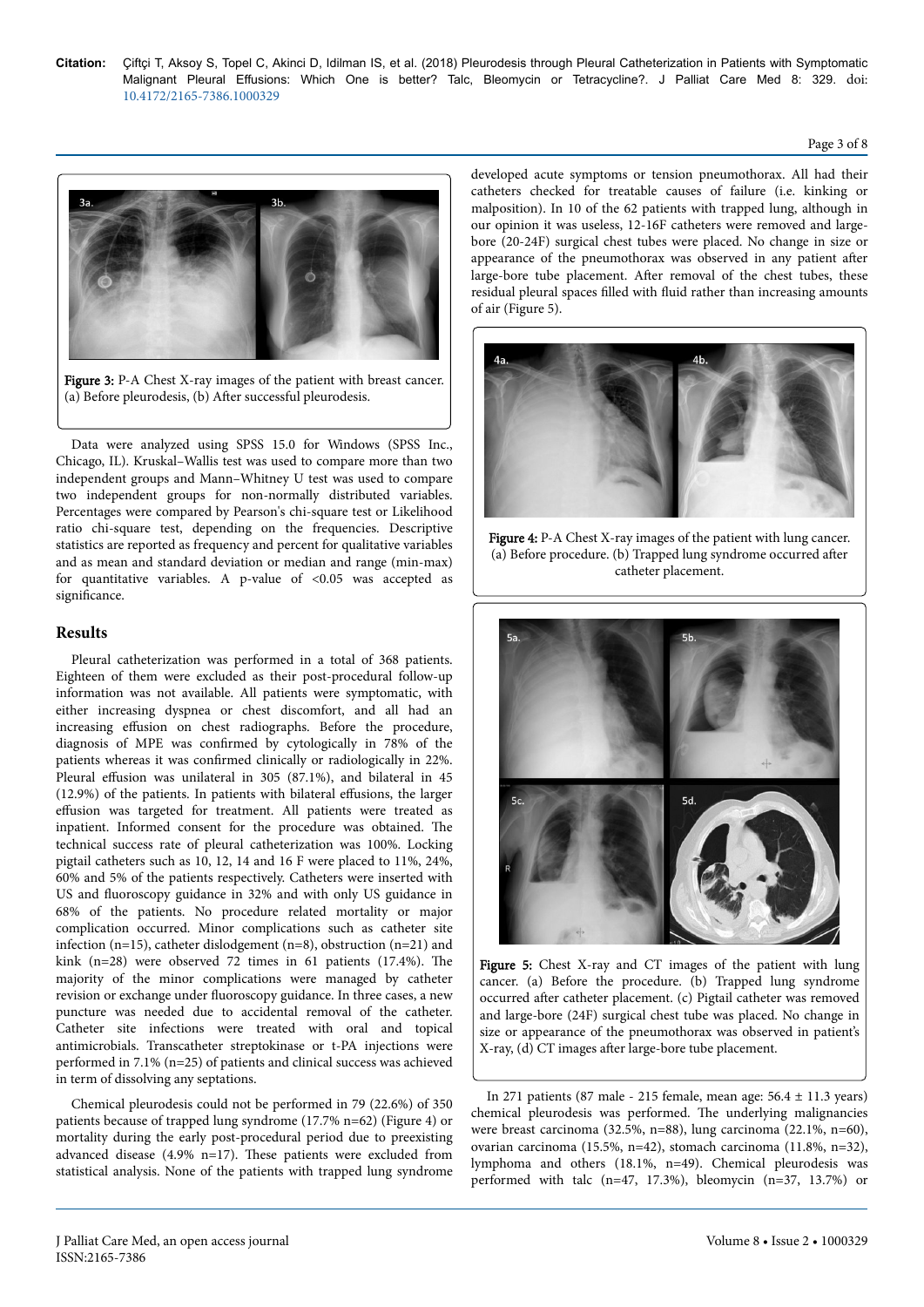#### Page 4 of 8

tetracycline (n=133, 49.1%). In 19.9% (n=54) of the patients multiple chemical agents were used in different sessions as successful results were not obtained with one agent.

There were no cases of respiratory failure or death that could be directly attributed to the pleurodesis agents. Нere were 10 patients (3.7%) with major complications (iatrogenic empyema treated with drainage and intravenous antibiotics). Minor adverse reactions to sclerotherapy were observed 60 times in 44 patients (16.2%). Нese were fever lasting less than 24 h (24 times), nausea-vomiting (11 times) and mild to moderate pleuritic chest pain or shortness of breath (25 times).

Clinical success was achieved in 78.2% (n=212) of patients with sclerotherapy. All of these patients were discharged without a catheter. For these patients mean catheter duration was 8 days (range: 4-22 days) and median symptom-free life period was 5 months (between 2.2 and 9.3 months). Clinical success was not achieved in 59 of the 271 patients (21.8%). Of those patients, 19 (7%) had low lung reserve without pleural fluid, 10 (3.7%) had resistant fluid re-accumulation, however symptoms were regressed, 10 (3.7%) had iatrogenic empyema treated with intravenous antibiotics, the remaining 20 (7.4%) had recurrence within 1 month of the procedure. Mean catheter duration was 24 days (range: 14-66 days) and median symptom-free life period was 2.1 months (between 1 and 3.4 months) in these patients.

There was no significant difference among 4 groups (talc, bleomycin, tetracycline and success rates, minor-major complication rates and median symptom-free life periods after pleurodesis (Figure

6). Mean catheter duration in multiple agent group (13.3 days) was significantly longer than other groups (7.2 days for talc group, 7.8 days for bleomycin group and 8.3 days for tetracycline group,  $P < 0.001$ ). There was no significant difference among 5 groups (breast cancer, lung cancer, ovarian cancer, stomach cancer, lenfoma and other cancer groups) in terms of mean ages, clinical success rates, minor-major complication rates, mean catheter durations, and median symptomfree life periods after pleurodesis. Statistical analysis results are summarized in Tables 1 and 2.





| Sclerosing<br>Agent   | Age (Year) Median<br>(min-max) | Gender (%)<br><b>Male/Female</b> | Primary Disease (%) | <b>Success</b><br>Rate (%) | <b>Complications</b><br>$(Minor)(\%)$ | <b>Complications</b><br>$(Major)(\%)$ | Symptom<br>duration<br>free<br>(month) Median (min-max) |
|-----------------------|--------------------------------|----------------------------------|---------------------|----------------------------|---------------------------------------|---------------------------------------|---------------------------------------------------------|
|                       |                                |                                  | <b>Breast: 31.9</b> |                            |                                       |                                       |                                                         |
|                       |                                |                                  | Lung: 12.8          |                            |                                       |                                       |                                                         |
|                       |                                |                                  | Over: 19.1          |                            |                                       |                                       |                                                         |
| Talc                  |                                |                                  | Stomach: 12.8       |                            |                                       |                                       |                                                         |
| 17.3%<br>$(n=47)$     | 52 (34-82)                     | 38.3/61.7                        | Lymphoma, etc: 23.4 | 80.9                       | 19.1                                  | 4.3                                   | $4.7(1.3-9.3)$                                          |
|                       |                                |                                  | <b>Breast: 29.7</b> |                            |                                       |                                       |                                                         |
|                       |                                |                                  | <b>Lung: 27</b>     |                            |                                       |                                       |                                                         |
|                       |                                |                                  | Over: 16.2          |                            |                                       |                                       |                                                         |
| Bleomycin<br>13.7%    |                                |                                  | Stomach: 5.4        |                            |                                       |                                       |                                                         |
| $(n=37)$              | 53 (40-77)                     | 32.4/67.6                        | Lymphoma etc: 21.6  | 75.7                       | 13.5                                  | 5.4                                   | $4.0(1.9-9.0)$                                          |
|                       |                                |                                  | <b>Breast: 31.6</b> |                            |                                       |                                       |                                                         |
|                       |                                |                                  | Lung: 21.8          |                            |                                       |                                       |                                                         |
|                       |                                |                                  | Over: 15            |                            |                                       |                                       |                                                         |
| Tetracycline<br>49.1% |                                |                                  | Stomach: 12.8       |                            |                                       |                                       |                                                         |
| $(n=133)$             | 54 (35-80)                     | 31.6/68.4                        | Lymphoma etc: 18.8  | 78.9                       | 16.5                                  | 3                                     | $4.0(2.0-8.6)$                                          |
| Multiple              |                                |                                  | Breast: 37          |                            |                                       |                                       |                                                         |
| agent<br>19.9%        |                                |                                  | Lung: 27.8          |                            |                                       |                                       |                                                         |
| $(n=54)$              | 52 (37-80)                     | 27.8/72.2                        | Over: 13            | 75.9                       | 14.8                                  | 3.7                                   | $4.0(2.4-8.2)$                                          |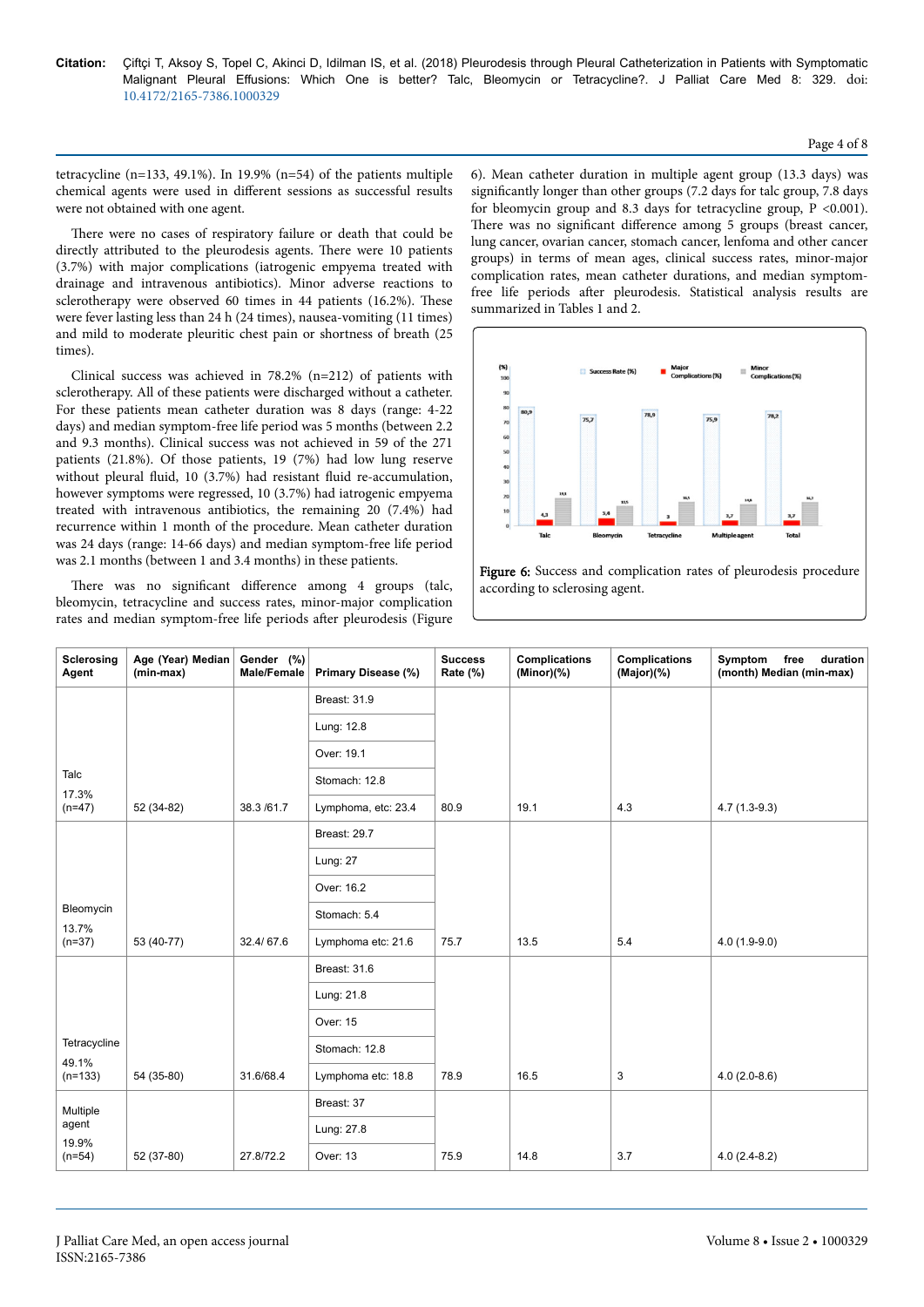Page 5 of 8

|                      |            |           | Stomach: 13        |      |      |      |                |
|----------------------|------------|-----------|--------------------|------|------|------|----------------|
|                      |            |           | Lenfoma etc: 9.3   |      |      |      |                |
|                      |            |           | Breast: 32.5       |      |      |      |                |
|                      |            |           | Lung: 22.1         |      |      |      |                |
|                      |            |           | Over: 15.5         |      |      |      |                |
| <b>TOTAL</b><br>100% |            |           | Stomach: 11.8      |      |      |      |                |
| $(n=271)$            | 53 (34-82) | 32.1/67.9 | Lymphoma etc: 18.1 | 78.2 | 16.2 | 3.7  | $4.5(1.3-9.3)$ |
| p value              | 0.533      | 0.727     | 0.701              | 0.91 | 0.9  | 0.92 | 0.884          |

Table 1: Clinical outcomes of the study population after pleurodesis procedure according to sclerosing agent.

| Primary<br><b>Disease</b> | Age (year) Median<br>(min-max) | (%)<br>Gender<br><b>Male/Female</b> | Agent (%)          | <b>Success</b><br>Rate (%) | <b>Complications</b><br>(%) (Minor) | <b>Complications</b><br>(%) (Major) | Sympthom free duration<br>(month) Median (min-max) |
|---------------------------|--------------------------------|-------------------------------------|--------------------|----------------------------|-------------------------------------|-------------------------------------|----------------------------------------------------|
|                           |                                |                                     | <b>Talc: 17</b>    |                            |                                     |                                     |                                                    |
|                           |                                |                                     | Bleomycin: 12.5    |                            |                                     |                                     |                                                    |
| <b>Breast</b>             |                                |                                     | Tetracycline: 47.7 |                            |                                     |                                     |                                                    |
| 32.5% (n=88)              | 53 (34-82)                     | 0/100                               | Multipl: 22.7      | 73.9                       | 18.2                                | 3.4                                 | $3.7(1.3-9.3)$                                     |
|                           |                                |                                     | Talc: 10           |                            |                                     |                                     |                                                    |
|                           |                                |                                     | Bleomycin: 16.7    |                            |                                     |                                     |                                                    |
| Lung                      |                                |                                     | Tetracycline: 48.3 |                            |                                     |                                     |                                                    |
| 22.1% (n=60)              | 52 (36-80)                     | 76.7/23.3                           | Multipl: 25%       | 76.7                       | 16.7                                | 0                                   | $3.8(1.3-8.6)$                                     |
|                           |                                |                                     | Talc: 21.4         |                            |                                     |                                     |                                                    |
|                           |                                |                                     | Bleomycin: 14.3    |                            |                                     |                                     |                                                    |
| Ovarian                   |                                |                                     | Tetracycline: 47.6 |                            |                                     |                                     |                                                    |
| 15.5% (n=42)              | 55 (38-80)                     | 0/100                               | Multipl: 16.7      | 76.2                       | 14.3                                | 7.1                                 | $4.1(1.5-8.7)$                                     |
|                           |                                |                                     | Talc: 18.8         |                            |                                     |                                     |                                                    |
|                           |                                |                                     | Bleomycin: 6.3     |                            |                                     |                                     |                                                    |
| Stomach                   |                                |                                     | Tetracycline: 53.1 |                            |                                     |                                     |                                                    |
| 11.8% (n=32)              | 54.5 (40-80)                   | 53.1/46.9                           | Multipl: 21.9      | 84.40%                     | 12.5                                | 6.3                                 | $5.1(1.8-8.3)$                                     |
|                           |                                |                                     | Talc: 22.4         |                            |                                     |                                     |                                                    |
|                           |                                |                                     | Bleomycin: 16.3    |                            |                                     |                                     |                                                    |
| Lenfoma<br>and<br>others  |                                |                                     | Tetracycline: 51   |                            |                                     |                                     |                                                    |
| 18.1% (n=49)              | 54 (36-78)                     | 9/51%                               | Multipl: 10.2      | 85.7                       | 16.3                                | 4.1                                 | $4.7(1.7-9.1)$                                     |
|                           |                                |                                     | Talc: 17.3         |                            |                                     |                                     |                                                    |
|                           |                                |                                     | Bleomycin: 13.7    |                            |                                     |                                     |                                                    |
| <b>TOTAL</b>              |                                |                                     | Tetracycline: 49.1 |                            |                                     |                                     |                                                    |
| 100% (n=271)              | 53 (34-82)                     | 32.1/67.9                           | Multipl: 19.9      | 78.2                       | 16.2                                | 3.7                                 | $4.0(1.3-9.3)$                                     |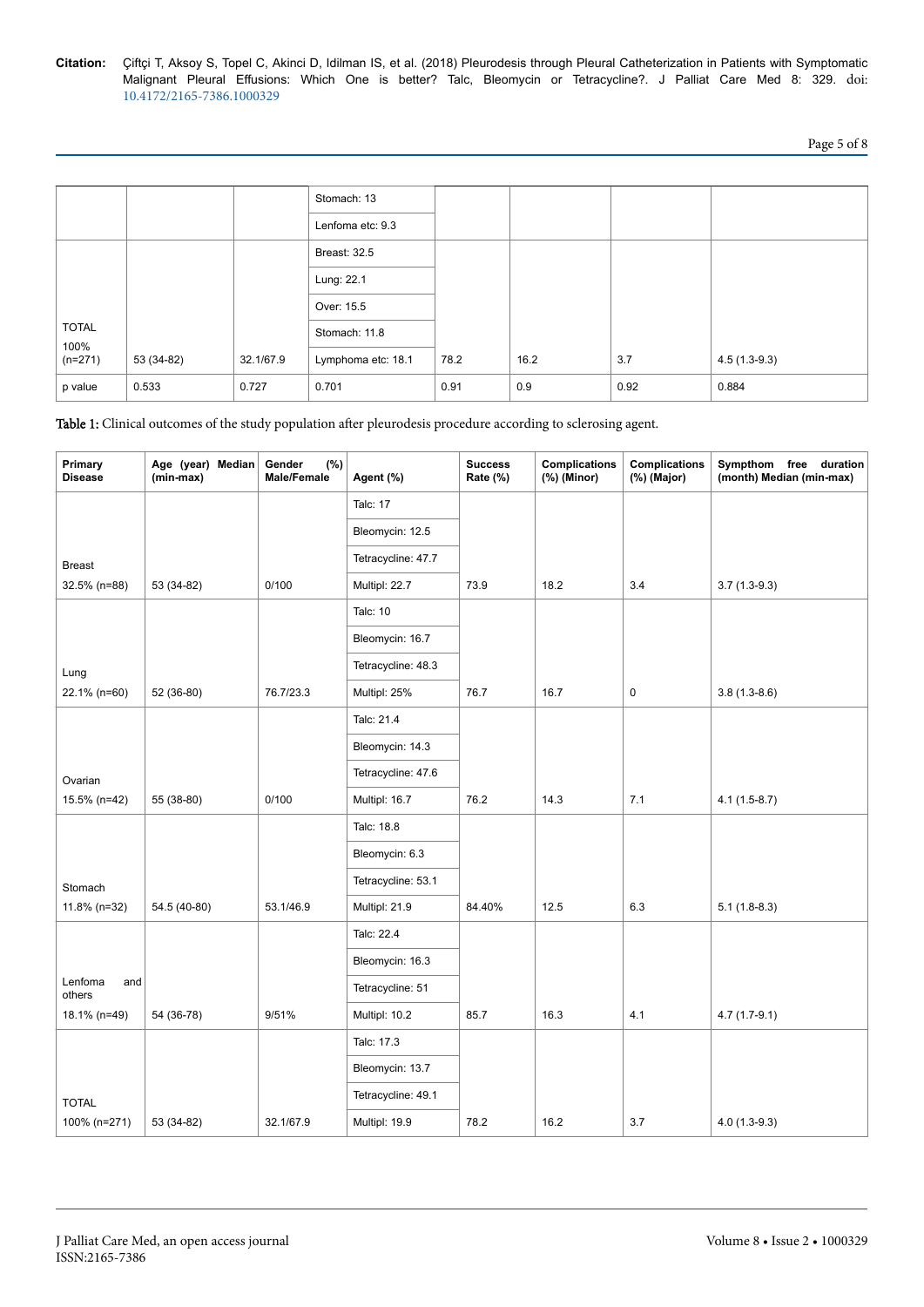Page 6 of 8

| ' value | 0.527 | < 0.001 | 0.616 | 0.479 | 0 <sub>5</sub><br>.טט | 0.188 | 0.532 |
|---------|-------|---------|-------|-------|-----------------------|-------|-------|

Table 2: Clinical outcomes of the study population after pleurodesis procedure according to primary malignancies.

# **Discussion**

The results of this study suggest that talc slurry, bleomycin, and tetracycline as agents for chemical pleurodesis have similar efficacy and reliability, with clinical success rates of 80.9%, 75.7%, and 78.9%, respectively. Нe overall major and minor complication rates related with pleurodesis (3.7% and 16.2% respectively) in the present study were comparable to previous reports in the literature [7,8,12-16]; more importantly, no procedure-related deaths or respiratory failure were observed.

There is no consensus regarding the ideal sclerosant for MPE's due to the lack of high quality, comparative trials. A survey shows a wide variety in selecting sclerosants [17]. Нe basic choices of sclerosant for chemical pleurodesis are talc, tetracycline, and bleomycin in clinical practice.

Talc is one of the oldest sclerosing agents used in the treatment of MPE. Its mechanism of action is the triggering of intense pleuritis [4,18,19]. Sterile asbestos-free talc is a relatively inexpensive agent which is readily available. It may be administered in two ways; during thoracoscopy using an atomizer called 'talc poudrage' or via a pleural catheter in the form of a suspension called 'talc slurry' [4]. Two extensive reviews showed that talc poudrage had the highest efficacy for preventing MPE recurrence in comparison with other commonly used sclerosants [16,20]. Talc poudrage appeared to be a more effective and reliable pleurodesis method than a number of other frequently used methods based on the recent metaanalysis, and yet it was concluded that further data were required to indubitably confirm if it was more effective than other commonly used interventions with different agents [5]. The possibility of the need for general anesthesia to perform a talk poudrage can pose a collateral burden for patients with advanced malignancy. At this point, administration of talc slurry by pleural catheter is of importance for patients who are not able to tolerate general anesthesia. Although talc provides a very satisfactory successful pleurodesis rates (71 to 96%), the concerns about the risks of adverse effects of talc limit its universal adoption  $[7,8,10,12,14,17]$ . Complications include dyspnea, fever, chest pain, atelectasis, pneumonia, arrhythmias, empyema, and acute respiratory failure, which may progress to the acute respiratory distress syndrome (ARDS) [4,16]. Furthermore, talc increases 18F-fluorodeoxyglucose uptake on positron emission tomography, therefore might pose diagnostic difficulties of pleural malignancies  $[21]$ . In the present study, chemical pleurodesis was performed with talc slurry through a pleural catheter in 17.3% of the patients and clinical success was achieved in 80.9% of them. Minor and major complication rates related to talc were 19.1% and 4.3%, respectively.

Bleomycin is another effective sclerosant with high success rates ranging from  $58\%$  to  $85\%$  with a mean of  $61\%$  after a single administration [4,12-15,19]. Нese are comparable to success rates observed with talc. The side effect profile of bleomycin is acceptable which includes fever, chest pain, and nausea being the most common ones [12-15,19,22,23]. It causes minimal or no myelosuppression and therefore can be safely used in patients with compromised immune system [23]. Нe major disadvantage of bleomycin is the relatively high cost of treatment [4,15,23]. In the present study, chemical pleurodesis was performed with bleomycin in 13.7% of the patients and clinical success rate was found to be 75.7% for these patients. Minor and major complication rates related with bleomycin were 13.5% and 5.4% respectively.

Until recently, tetracycline has been one of the most widely used sclerosing agent. Unfortunately, production of parenteral tetracycline has ceased and it is no longer available in many countries [4,24]. Oxytetracycline, however, was available in our country by 2010. Нe major advantage of tetracycline is its low cost of treatment. Moreover, treatment-associated side effects, including localized pain and fever are rarely observed [23]. Producing local antibacterial activity, which helps to reduce the risk of infection is the additional advantage of tetracycline [23,25]. Нe success rates for tetracycline ranges from 15% to 92%, with an average of 75% in patients with MPE [23,26]. In the present study, chemical pleurodesis was performed with tetracycline in 49.1% of the patients and clinical success rate was calculated as 78.9% for these patients. Minor and major complication rates related with tetracycline were 13.5% and 5.4% respectively.

A randomized study by Lynch et al. [27] compared talc slurry with bleomycin and tetracycline. Although the study was terminated early due to the absence of tetracycline, analysis of the data revealed no differences between the three treatment groups 1 month after pleurodesis and this result is similar to the result of our study. In another randomized trial comparing talc slurry and bleomycin, 90% of patients treated by talc achieved a complete response at 2 weeks, while the success rate was 79% in patients treated with bleomycin [28]. Нe difference was however statistically insignificant.

In this study, approximately 20% of the patients (n=54) didn't give a response to initial pleurodesis procedure which was performed either with talc, bleomycin or tetracycline. In such condition, we continue to perform pleurodesis procedure by other agents and we obtain 75.9% success rate in this group similar to other groups. But mean catheter duration in this patient group was longer than mean catheter duration in other groups. In this study, a special criterion was not taken into consideration during the determination of another agent when the first agent failed in apposition of pleural surfaces. Нe selection was performed according to the presence of the agent in the hospital. In a case of MPE, if the agent chosen for pleurodesis is not sufficient enough for apposition of the pleural surfaces, the procedure should not be accepted as a failure and other agents should be tried.

Pleurodesis outcome may be influenced by various factors, but whether tumor type is one of them is a question of debate [29]. In a meta-analysis, Heffner et al. [30] described that certain high-risk tumors (lung, soft tissues, renal, ovary, gastrointestinal, prostate, and oropharynx) are associated with shorter survival as compared with other cell types (breast, mesothelioma, lymphoma, uterine/cervical, sarcoma, and skin). Stefani et al. [31] reported that talc has the highest success rate in patients with breast cancer (82.1%), the intermediate in lung cancer patients (71.4%), and the poorest in mesothelioma patients (70%) with no statistically significant difference. In the same way in our study, there is no significant difference among malignancy groups in terms of clinical success rates after pleurodesis.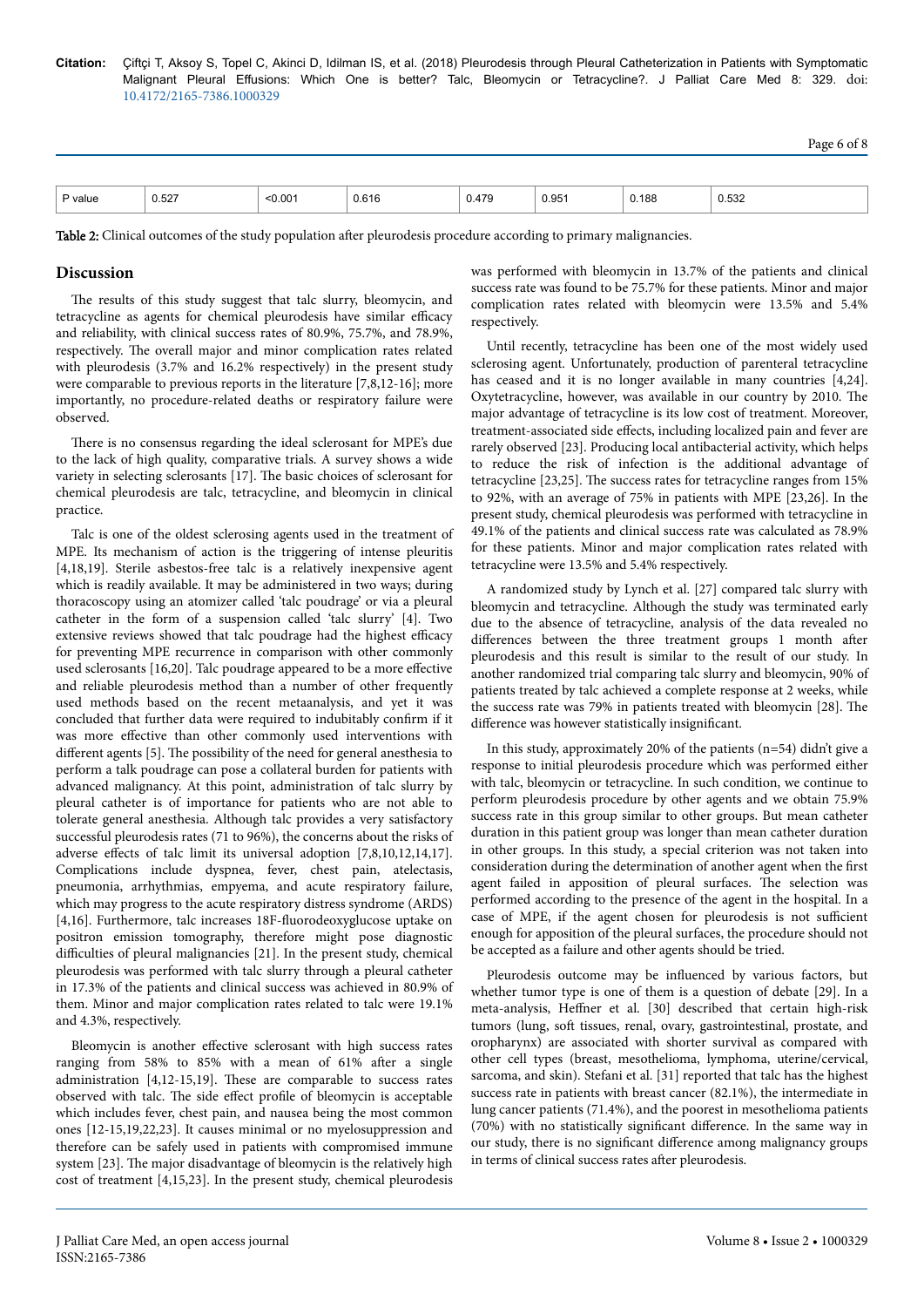After drainage of the pleural cavity, the most important requirement for successful pleurodesis is satisfactory apposition of the parietal and visceral pleura [4]. However in cases with MPE, the situation could be more problematic, as the visceral pleura can become very thick, the lung parenchyma can be very stiff secondary to diffuse tumor involvement or central mass may be present. This, in turn, leads to incomplete lung re-expansion, a phenomenon called as trapped lung syndrome [18,32,33]. Full lung reexpansion can't be achieved in patients with trapped lung despite complete drainage of the pleural effusion. Up to 30% of patients who are evaluated for pleurodesis are unsuitable candidates because of trapped lungs [32,33]. Patients evaluated for pleurodesis, therefore, require a careful radiographic evaluation in order to identify the likelihood of lung reexpansion [17]. In a patient with MPE, the observation of pneumothorax (pneumothorax ex vacuo) after a large-volume thoracentesis or after placement of chest catheter concerned as trapped lung syndrome, especially if the configuration of the pneumothorax space simulates the distribution of pleural fluid before thoracentesis [34,35]. Once a lung has become noncompliant or stiff, any space in the pleural cavity is partially filled with a pleural effusion. If the pleural effusion is removed, the lung is unable to reexpand fully. A pneumothorax will, therefore, develop not from a puncture and air leak but from the vacuum induced in the pleural space [32,33]. Two hypotheses have been suggested for the failure of the lung to reexpand including underlying restriction by pleural disease and depletion of pulmonary surfactant preventing aeration and lung reexpansion [32,33,35]. Gas originates either from pulmonary venules or from pleural blebs or subpleural bullae [32,33]. Whatever the exact mechanism of pneumothorax, most patients with trapped lung are asymptomatic; some patients might experience dyspnea because of significant restriction. These patients represent a different population than those who develop a pneumothorax after chest biopsy or other transpleural interventions such as ablation procedures [32,33]. When the pneumothorax does not resolve over several days, pleurodesis does not appear to be indicated because the pleural surfaces are not opposed. The drainage tube should be removed, with no apparent risk of the pneumothorax growing larger. After a varying time period, the pleural effusion will recur, leading initially to a hydropneumothorax and finally to complete replacement of the residual pleural space by pleural effusion [32,33]. It should be kept in mind that placement of a pleural catheter or surgical tube thoracostomy are useless in these cases. Longterm tunneled indwelling catheter (Pleur-X) can be used in patients with trapped lung for palliation of symptoms [36]. In the present study, chemical pleurodesis was not performed in 17.7% (62) of the 350 patients because of trapped lung syndrome.

There are some potential limitations of our study. Even though all patients referred to our unit from the same center (medical oncology department) consecutively, the retrospective character of the study may have some limitations. Some factors (such as mediastinal irradiation, concomitant chemotherapy or performance status of the patient) affecting the outcome of the procedure couldn't be evaluated. Other potential prognostic factors for successful pleurodeses, such as pleural fluid pH, were not evaluated due to lack of information in some of the patients' records. Although there were no cases of respiratory failure that could be directly attributed to the usage of talc, we don't know the mean size of the talc particles which may have consequences on its side effect.

Based on the recent meta-analysis, talc poudrage appears to be a more effective and reliable pleurodesis method than a number of other frequently used methods although there is lack of definitive evidence

# Page 7 of 8

to conclude its certain superiority, yet there is also no evidence of suggesting large differences between bedside pleurodesis agents [5]. Since possible need for general anesthesia for talc poudgare limits its use, utilization of pleurodesis agents in interventional radiology suits under local anesthesia with or without sedoanalgesia will be worthwhile in the patients with advanced disease who cannot tolerate the extra burden of general anesthesia. Pleural catheterization and subsequent pleurodesis provide symptomatic palliation with high efficacy in patients with malignant pleural effusion. In addition, the use of inexpensive agents with highest efficacy may be important in the palliation of patients with malignant pleural effusion in centers with limited resources [37]. Our results show no conclusive superiority of a particular sclerosing agent in efficacy rates or safety profiles. Нe local availability, experience with a particular agent and its adverse effects and observed clinical outcomes should determine the local approach to pleurodesis. If a particular agent is not sufficient enough for apposition of the pleural surfaces, the procedure shouldn't be accepted as a failure and other agents should be tried as success rates may be increased with the use of multiple agents.

# **Main points**

• Pleural catheterization and subsequent pleurodesis provide symptomatic palliation with high efficacy in patients with malignant pleural effusion.

Talc slurry, bleomycin and tetracycline can be safely used for pleurodesis as no superiority among them was observed.

• In case of initial pleurodesis procedure failure with any sclerosant agent, it is important to try another agent as close success rates were demonstrated in multiple agent groups.

# **References**

- 1. [Porcel JM, Salud A, Nabal M, Vives M, Esquerda M, et al. \(2006\) Rapid](https://doi.org/10.1007/s00520-005-0001-x) [pleurodesis with doxycycline through a small-bore catheter for the](https://doi.org/10.1007/s00520-005-0001-x) [treatment of metastatic malignant](https://doi.org/10.1007/s00520-005-0001-x) effusions. Support Care Cancer 14: [475-478](https://doi.org/10.1007/s00520-005-0001-x).
- 2. [Neragi-Miandoab S \(2008\) Surgical and other invasive approaches to](https://doi.org/10.1007/s00520-008-0405-5) recurrent pleural effusion [with malignant etiology. Support Care Cancer](https://doi.org/10.1007/s00520-008-0405-5) [16: 1323-1331.](https://doi.org/10.1007/s00520-008-0405-5)
- 3. Heffner [JE, Klein JS \(2008\) Recent advances in the diagnosis and](https://doi.org/10.1016/s0025-6196(11)60848-3) [management of malignant pleural](https://doi.org/10.1016/s0025-6196(11)60848-3) effusions. Mayo Clin Proc 83: 235-250
- 4. [Roberts ME, Neville E, Berrisford RG, Antunes G, Ali NJ, et al. \( 2010\)](https://doi.org/10.1136/thx.2010.136994) [Management of a malignant pleural](https://doi.org/10.1136/thx.2010.136994) effusion: British Thoracic society [pleural disease guideline.](https://doi.org/10.1136/thx.2010.136994) Thorax 65: 32-40.
- 5. [Clive AO, Jones HE, Bhatnagar R, Preston NJ, Maskell N \(2016\)](https://doi.org/10.1002/14651858.CD010529.pub2) [Interventions for the management of malignant pleural](https://doi.org/10.1002/14651858.CD010529.pub2) effusions: A [network meta-analysis. Cochrane Database Syst Rev.](https://doi.org/10.1002/14651858.CD010529.pub2)
- 6. [Akhan O, Ozkan O, Akinci D, Hassan A, Ozmen M, et al. \(2007\) Image](http://www.dirjournal.org/eng/makale/192/17/Full-Text)[guided catheter drainage of infected pleural](http://www.dirjournal.org/eng/makale/192/17/Full-Text) effusions. Diagn Interv [Radiol 13: 204-209.](http://www.dirjournal.org/eng/makale/192/17/Full-Text)
- 7. [Marom EM, Patz EF Jr, Erasmus JJ, McAdams HP, Goodman PC, et al.](https://doi.org/10.1148/radiology.210.1.r99dc04277) (1999) Malignant pleural effusions: [treatment with small-bore-catheter](https://doi.org/10.1148/radiology.210.1.r99dc04277) [thoracostomy and talc pleurodesis. Radiology 210: 277-281.](https://doi.org/10.1148/radiology.210.1.r99dc04277)
- 8. [Marom EM, Erasmus JJ, Herndon JE, Zhang C, McAdams HP \(2002\)](https://doi.org/10.2214/ajr.179.1.1790105) [Usefulness of imaging-guided catheter drainage and talc sclerotherapy in](https://doi.org/10.2214/ajr.179.1.1790105) [patients with metastatic gynecologic malignancies and symptomatic](https://doi.org/10.2214/ajr.179.1.1790105) pleural effusions. [AJR Am J Roentgenol 179: 105-108.](https://doi.org/10.2214/ajr.179.1.1790105)
- 9. [Seaton KG, Patz EF Jr, Goodman PC \(1995\) Palliative treatment of](https://doi.org/10.2214/ajr.164.3.7532350) malignant pleural effusions: [value of small-bore catheter thoracostomy](https://doi.org/10.2214/ajr.164.3.7532350) [and doxycycline sclerotherapy. Am J Roentgenol 164: 589-591.](https://doi.org/10.2214/ajr.164.3.7532350)